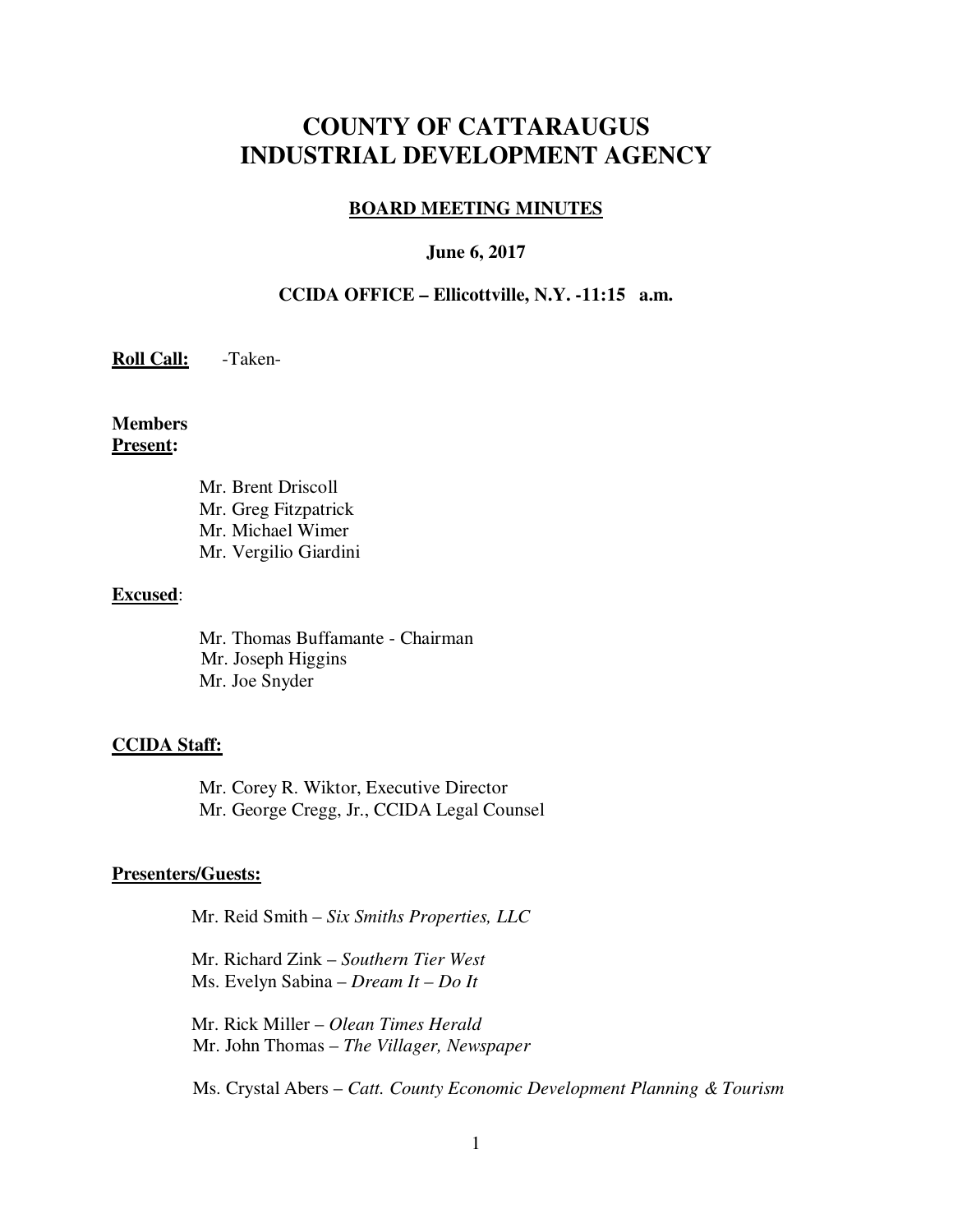Acting Chairman, Brent Driscoll called the meeting to order at 11:16 a.m.

A roll call of the Board of Directors of the CCIDA was taken; Mr. Buffamante, Mr. Snyder & Mr. Higgins were excused due to prior work commitments.

### **APPROVAL OF MINUTES**:

A Motion was made by Dick Giardini, with a second by Michael Wimer to accept the April 18, 2017 CCIDA Board Meeting Minutes as presented to the CCIDA Board. **Motion Carried** 

### **\*NEW APPLICATION/PROJECT:**

### **-Six Smiths Properties, LLC**:

Mr. Wiktor then introduced Mr. Reid Smith who explained his vision for his proposed project in Randolph. Six Smith Properties, LLC. has asked the County of Cattaraugus Industrial Development Agency (CCIDA) to consider their application for the complete renovation of two (2) buildings in the Village of Randolph, New York. Mr. Reid Smith, resident of Randolph is looking to undertake this proposed development in the Historic Village.

The initial projects calls for stabilization of the two buildings, build outs to include a Laundromat, and mixed use commercial space. Located on the upper floors of the buildings, will be new apartments, offering a desired option for people looking to live in the Village. Our help will allow the developer to invest and reclaim two very significant buildings in the Village, which will not only add housing (rental), which is needed, but will also increase sales tax and real property tax in the City/County.

The IDA adaptive reuse program is intended to help bring life back to dark and underutilized buildings within the County. These are two very significant buildings in the heart of the Village. Mr. Smith is also looking into using other sources of financial assistance such as the Historical Building tax credit which equates to approximately 40% in tax credits. Mr. Wiktor stated that without some of these financial assistance programs that are available, some of these projects may not happen.

Mr. Wiktor stated that this project fits our Adaptive Reuse policy very well, and the CCIDA is very excited to be asked to assist with this project. The benefits that are being offered are the 10 year Adaptive Reuse PILOT and NYS Sales Tax Exemption on furnishings, fixtures, and equipment, and possible Mortgage Recording Tax exemption. Mr. Smith has taken the first step in the start of revitalizing the Main Street of Randolph with hopes that others will follow suit.

Various meetings and discussions have taken the place over the past several months. The CCIDA is investigating ways we can become part of various redevelopment projects and leverage our ability to make these types of transformational projects come to life.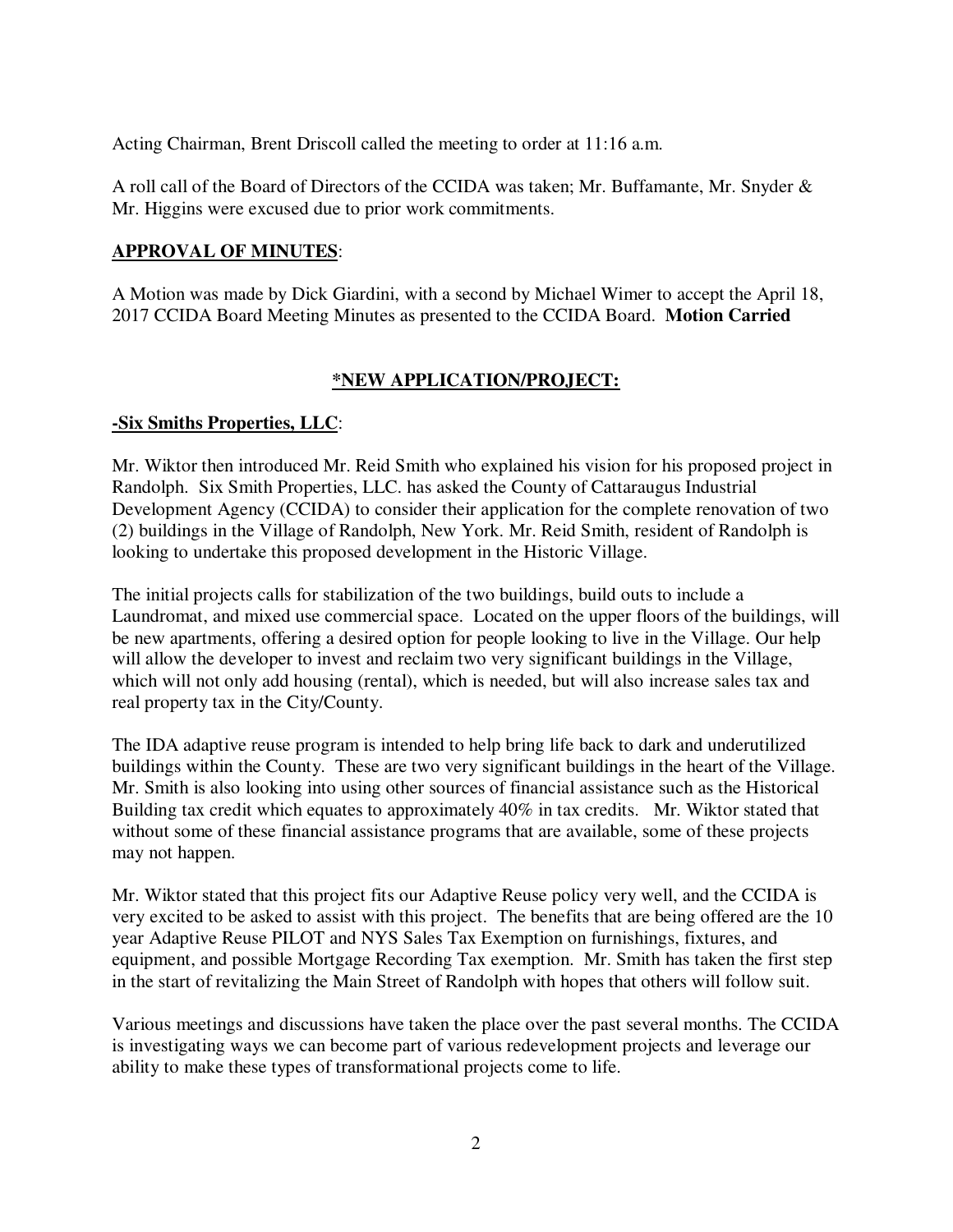**Total project cost/investment of roughly \$300,000(+,-) for cost of the reconstruction, furnishings and equipment, etc. related to this proposed project.**

# **RESOLUTIONS**:

**A Motion** was made by Brent Driscoll, seconded by Michael Weimer, **RESOLUTION AUTHORIZING THE EXECUTIVE DIRECTOR OF COUNTY OF CATTARAUGUS INDUSTRIAL DEVELOPMENT AGENCY TO HOLD A PUBLIC HEARING REGARDING A PROPOSED PROJECT TO BE UNDERTAKEN FOR THE BENEFIT OF SIX SMITHS PROPERTIES LLC.** A Roll Call vote was taken with, Mr. Driscoll, Mr. Fitzpatrick, Mr. Giardini, and Mr. Wimer and voting yes. Mr. Buffamante, Mr. Higgins, and Mr. Snyder were excused. **Motion- Carried.**

**A Motion** was made by Michael Wimer, seconded by Brent Driscoll, **RESOLUTION DIRECTING THE EXECUTIVE DIRECTOR OF COUNTY OF CATTARAUGUS INDUSTRIAL DEVELOPMENT AGENCY TO TAKE CERTAIN ACTIONS UNDER ARTICLE 8 OF THE ENVIRONMENTAL CONSERVATION LAW IN CONNECTION WITH A PROPOSED PROJECT TO BE UNDERTAKEN FOR THE BENEFIT OF SIX SMITHS PROPERTIES LLC.** A Roll Call vote was taken with, Mr. Driscoll, Mr. Fitzpatrick, Mr. Giardini, and Mr. Wimer voting yes. Mr. Buffamante , Mr. Higgins, and Mr. Snyder were excused. **Motion- Carried**.

## **Presentations/Updates to the CCIDA:**

Mr. Richard Zink, Director *at Southern Tier West was next introduced to give an overview and update of the Broadband development* that has taken place in Cattaraugus County and what future development routes are planned for broadband within the County.

Mr. Zink stated that on January 8, 2016, Gov. Cuomo launched a *\$500 million New NY Broadband Program,* with legislative support. This was the largest and most ambitious State broadband investment in the nation. The program achieves its goals through public-private sector partnerships. Phase 3 is launched on March 30, 2017. FCC has allocated up to \$170 million from the Connect America Fund and the CAF is to address eligible unserved areas of New York State.

Mr. Zink reviewed with the CCIDA Board the current NYS Broadband Status up to June 2017. The agreement is that all areas must have fiber optic wires to the homes in their designated areas by December 31, 2017 however the service in some areas will not be activated or live until December 2021 these will be mostly in rural areas, which will probably be served by satellite service. Some of the highlights that Mr. Zink covered in his handout are as follows: With all the build-outs and upgrades committed by Charter Communications, Phase I and 2 awards will result in 98% of New Yorkers having access to high-speed broadband. Charter Communications is launching first-ever statewide low-income broadband program for low income families. Currently Mr. Zink said approximately 85% of our County is covered and by the end of the year 2021 it is expected to be 100% coverage.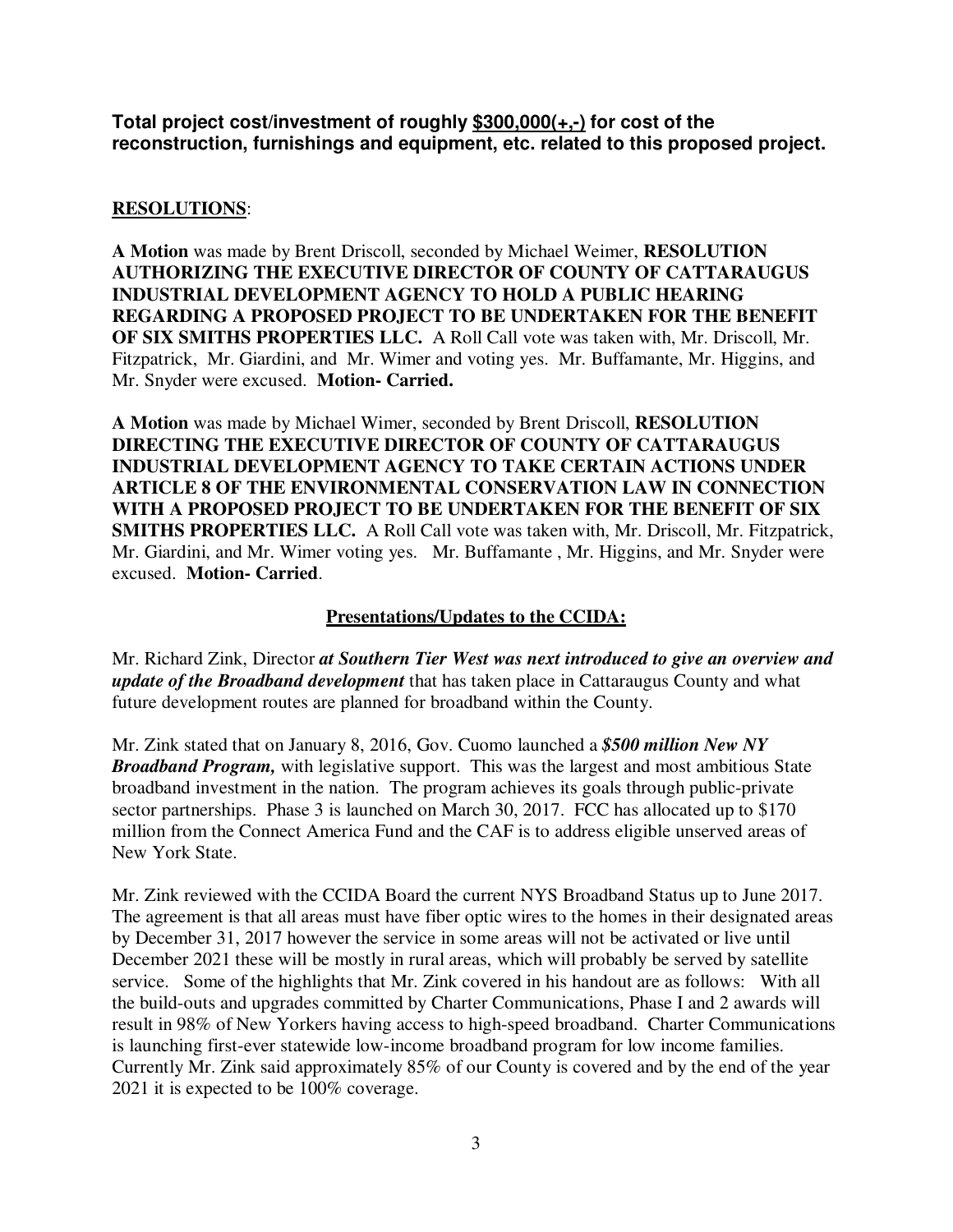Mr. Wiktor asked if anything is being done in the Ellicottville area, specifically. Mr. Zink said that the area currently being covered by Spectrum will be upgraded to a much faster service in this area, with future build outs to continue over the next few years.

The Board thanked Mr. Zink for coming to the meeting, and for all of the material and maps that he presented to the Board members for their further information in regards to the Broadband build out efforts.

Mr. Wiktor then introduced **Ms. Evelyn Sabina from** *Dream It. Do It.* – Ms. Sabina was here to provide Program updates on the Dream It. Do It program. Ms. Sabina's overview included the Companies that have participated in the program and the number of students that have participated, etc. This program was designed because of the lack of skilled employees that would be entering the workforce in the future without a program such as this. This program would not be possible without the participation of the local manufacturing companies that have not only financially supported this endeavor, but have donated their valuable time to the hundreds of past students.

A Dream It. Do It Manufacturing & STEM Fair was held on Friday, April 28, 2017 with over 1,000 students, teachers, administrators, manufacturers, and community members participating at this event at Portville High School. Students from 17 area schools visited 26 manufacturers, colleges, and educational organizations to learn of the manufacturing opportunities in our area and the skills necessary to pursue a rewarding career in advanced manufacturing.

The National Manufacturing Day is in October of each year with a Dream It. Do It 500 event held at area Manufacturing Companies giving tours, approximately 700 students attended this event.

Mr. Driscoll stated that there is a real need for advanced manufacturing workers in Western New York and anything that can be done to keep workers here is good news. Mr. Driscoll said that we have a lot of good workers/employees in Western New York but we need to bring their level up to the advanced manufacturing level.

The Board was very appreciative of Ms. Sabina's presentation and will continue to look into ways of supporting this great program in the coming years.

### **\*Resolutions from a prior Applications/Projects that are in process\***

### **(#1.) Win Sum Ski Corp. -**

A Public Hearing for this proposed project (April 18, 2017 application) was conducted at 9:00 a.m. on May 16, 2017 at the CCIDA Offices, 9 E. Washington Street, Ellicottville, NY. Minutes from the Public Hearing were included in your packets for your review. For the record, there was no one in attendance at this Public Hearing and no comments were received prior to or after the public hearing regarding this project.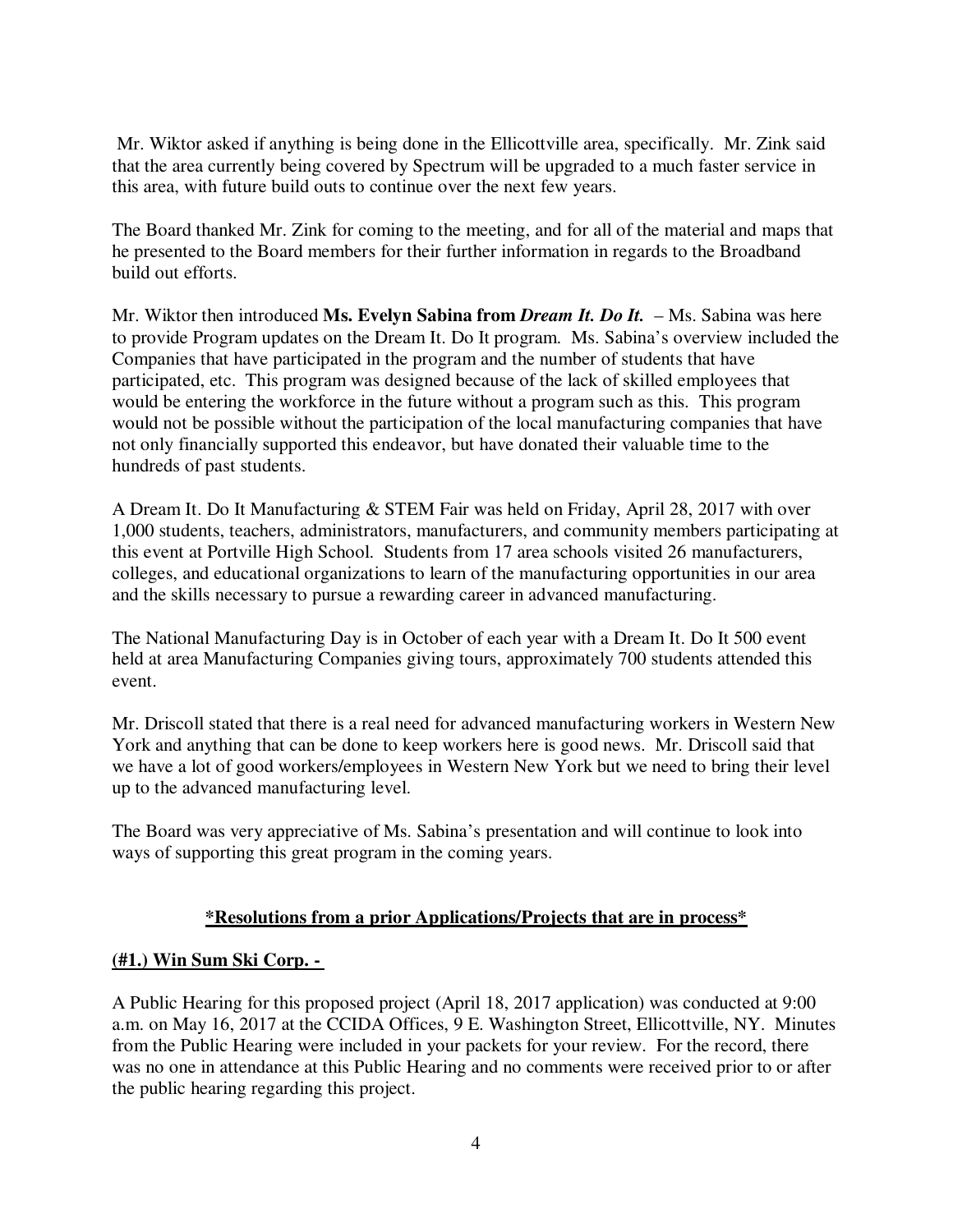### **RESOLUTION**:

**A Motion** was made by Gregory Fitzpatrick., seconded by Brent Driscoll, **RESOLUTION AUTHORIZING EXECUTION OF DOCUMENTS IN CONNECTION WITH A LEASE/LEASEBACK TRANSACTION FOR A PROJECT FOR WIN-SUM SKI CORP. (THE "COMPANY").** A Roll Call vote was taken with, Mr. Driscoll, Mr. Fitzpatrick, Mr. Giardini, and Mr. Wimer voting yes. Mr. Buffamante, Mr. Higgins, and Mr. Snyder were excused. **Motion- Carried**.

*Mr. Wimer noted that Cattaraugus County Bank has been involved in various banking relationships over the years with Win-Sum Ski Corp. they have no financial interest or direct involvement in this proposed project.)*

### **(#2.)-Olean Manor, Inc. -**

On April 13, 2017 the Agency received an amended application in regards to the financial assistance being sought from the Agency, due to increased construction costs. Since the increased costs will result in an anticipated benefit of over \$100,000, a second Public Hearing was required to be held.

The second Public Hearing was held at the Allegany Town Hall on May 15, 2017 at 10:30 a.m. The minutes of the public hearing were included in your packets for your review. For the record, there were two (2) people in attendance at this public hearing, both in support of the project.

### **RESOLUTION**:

**A Motion** was made by Vergilio Giardini, seconded by Michael Wimer, **RESOLUTION AUTHORIZING ADDITIONAL FINANCIAL ASSISTANCE IN CONNECTION WITH THE OLEAN MANOR, INC. PROJECT.** A Roll Call vote was taken with, Mr. Driscoll, Mr. Fitzpatrick, Mr. Giardini, and Mr. Wimer voting yes. Mr. Buffamante, Mr. Higgins, and Mr. Snyder were excused. **Motion- Carried**.

### **(#3.)-Olean Gateway ,LLC. -**

### **RESOLUTION**:

**A Motion** was made by Gregory Fitzpatrick, seconded by Vergilio Giardini, **RESOLUTION AMENDING A RESOLUTION ENTITLED " RESOLUTION AUTHORIZING EXECUTION OF DOCUMENTS IN CONNECTION WITH A LEASE/LEASEBACK TRANSACTION FOR A PROJECT FOR OLEAN GATEWAY LLC (THE "COMPANY")," AS SUPPLEMENTED**. A Roll Call vote was taken with, Mr. Driscoll, Mr. Fitzpatrick, Mr. Giardini, and Mr. Wimer voting yes. Mr. Buffamante, Mr. Higgins, and Mr. Snyder were excused. **Motion- Carried**.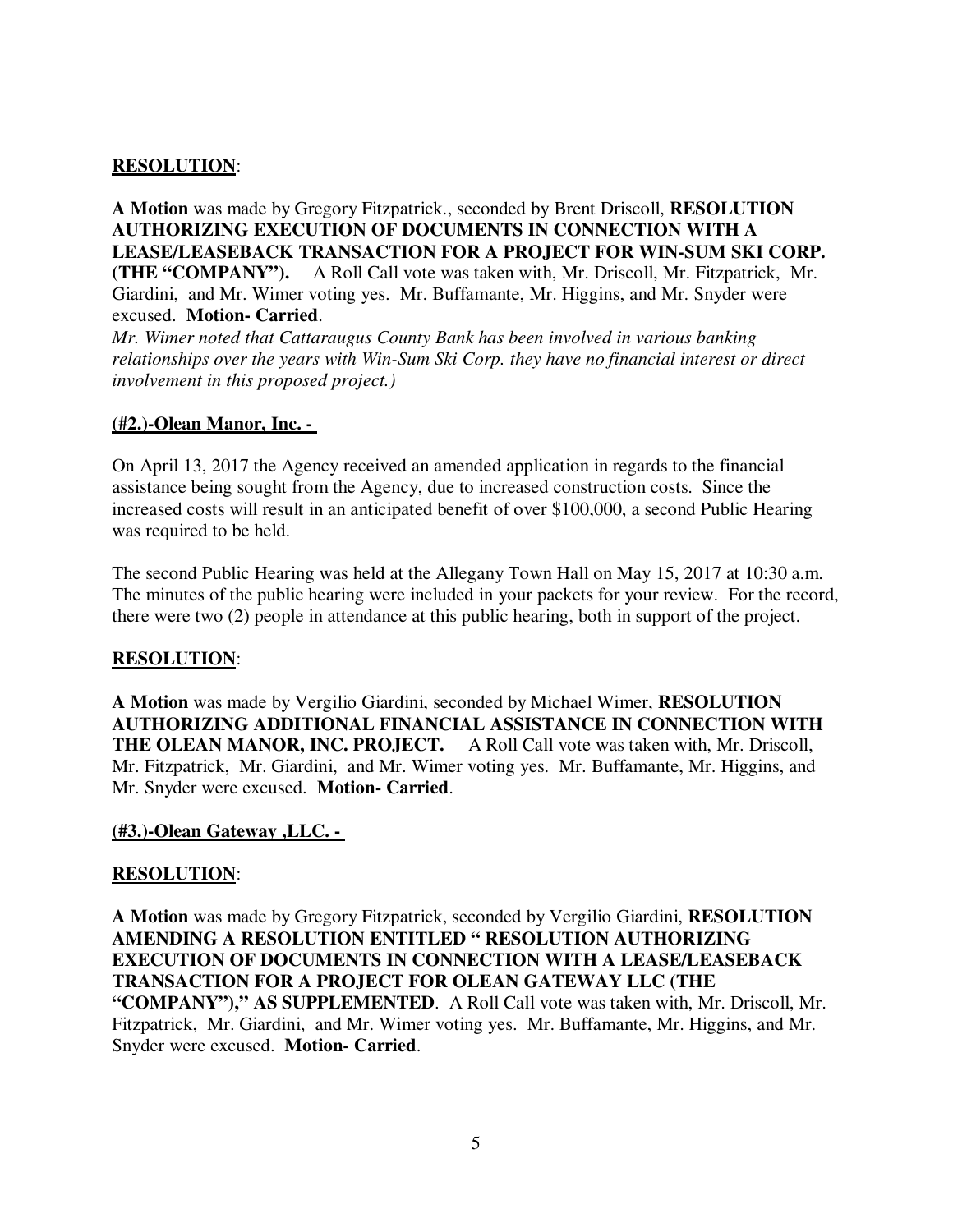## **(#4.) – North Delaware Holdings, LLC & Stillhouse of Buffalo, LLC –**

A Motion was made by Brent Driscoll, seconded by Gregory Fitzpatrick to table the Resolution for North Delaware Holdings LLC/Stillhouse of Buffalo LLC until the Special Meeting scheduled for June 15, 2017 at 9:00 a.m. due to a conflict of interest on the part of Mr. Michael Wimer.

# **FINANCIAL REPORT:**

**A Motion** was made by Brent Driscoll, seconded by Michael Wimer to approve the April 2017 Operating Statements as prepared. **Motion – Carried** 

Mr. Wiktor also reviewed with the Board the Certificate of Deposit/Savings Account with the collateral back up provided to any Board Members that would like to see them. Mr. Wiktor also mentioned that we are looking into another institution that is paying higher rates and we will be reporting on this as soon as the information is available.

We currently have five (5) projects in the closing phase and anticipate some of these projects to close within the second quarter of 2017. We specifically anticipate two (2) projects to close by the end of July 2017.

Concluding the Financial Report, Mr. Wiktor asked for a Motion to set up a Special Meeting on June 15, 2017 at the CCIDA Offices at 9:00 a.m. to discuss the new applications (3) received for Solean, Solean West, and Homeridae in the City of Olean.

**A Motion** was made by Brent Driscoll, seconded by Vergilio Giardini to schedule a special meeting on June 15, 2017 at 9:00 a.m. in the CCIDA Offices. A Roll Call vote was taken with, Mr. Driscoll, Mr. Fitzpatrick, Mr. Giardini, and Mr. Wimer voting yes. Mr. Buffamante, Mr. Higgins, and Mr. Snyder were excused. **Motion- Carried**.

### **-Internal (IDA Meetings/Discussions):**

- $\checkmark$  Recently submitted a property site requests from Invest Buffalo Niagara, in relation to *Project Give.* & *Project College.* We hope to be conducting a personal meeting and further tours in the coming weeks.
- $\checkmark$  2017 Consolidated Funding Application (CFA) Workshop set for May 31<sup>st</sup> from 1:00 pm to 3:00 pm at Holiday Valley in conjunction with Cattaraugus County and Empire State Development. An informational event will also be set up on June 1<sup>st</sup> as well.
- $\checkmark$  Have a conference call with Senator Young in regards to various proposed projects and area Companies to discuss ways that we can connect the State to them for additional assistance.
- $\checkmark$  Met with a local "tourism destination facility" to review and complete an application for the IDA to consider. Proposing to be on a future IDA Board meeting Agenda.
- $\checkmark$  Meeting with myself and Crystal Abers on April 19<sup>th</sup> with Paul Neureuter and Scott Fairbrother with Krog Development in regards to the Exit 25 (HK Olean Project). Project is looking to move forward this year.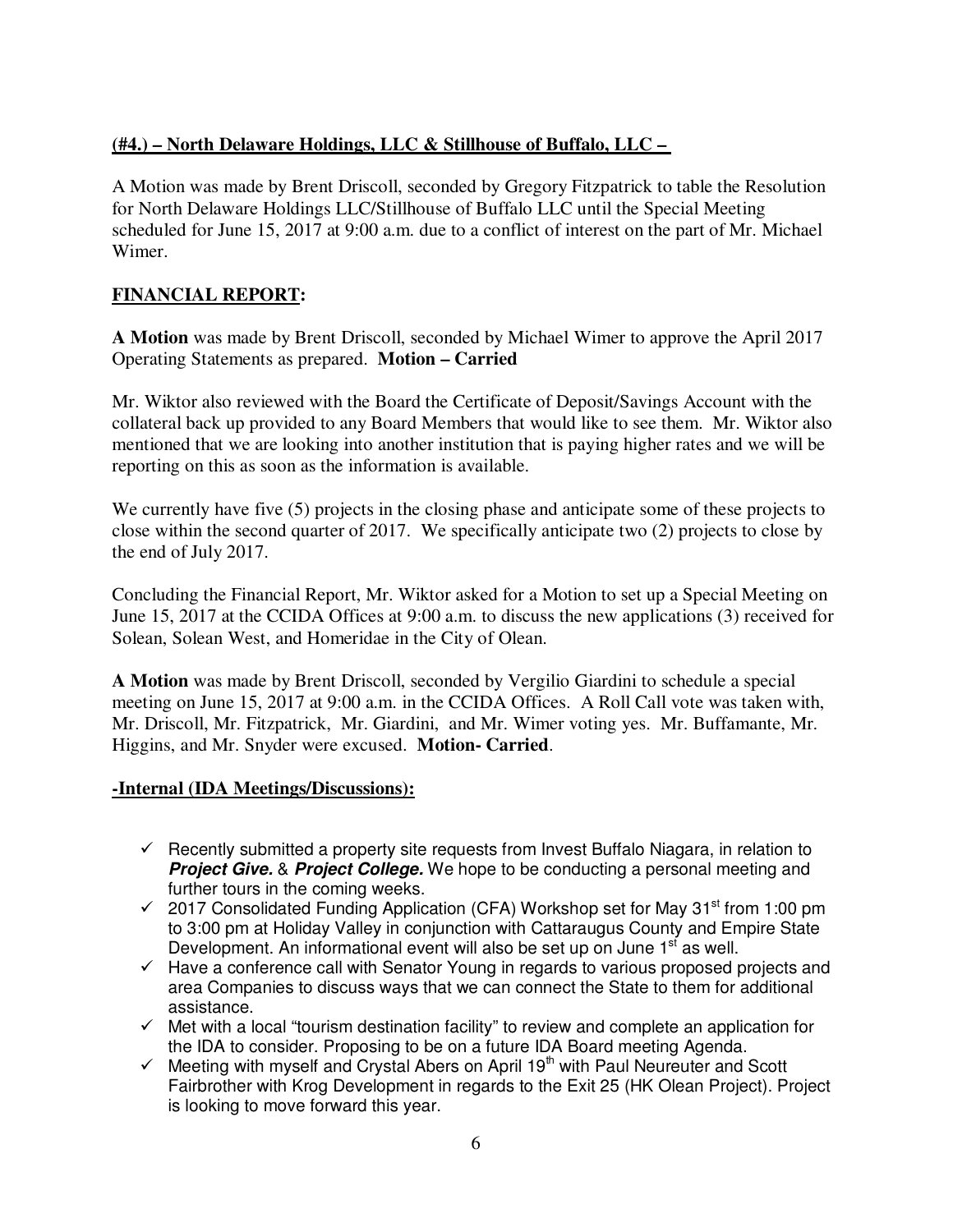- $\checkmark$  Met with Mark Storch and Heather Novak in regards to small power grid systems and how they can help area companies.
- $\checkmark$  Route 219 Roundtable Meeting with NYSDOT and State Officials in regards to discussion of the DEIS Funding for future expansion of US Route 219.
- $\checkmark$  Met with Nick Pitillo in regards to a possible project within Cattaraugus County.
- $\checkmark$  Met Crystal Abers in regards to two (2) possible projects, one in Randolph and one in Ellicottville. More information to follow in the coming weeks.
- $\checkmark$  Attended all Cattaraugus County Economic Development Team meetings in April and May (thus far).
- $\checkmark$  Hospitality and Tourism Roundtable at the Seneca Allegany Casino.
- $\checkmark$  Met with Kinley Construction to review the "Field of Dreams" Project in Allegany. Also discussed a possible commercial construction project with them.
- $\checkmark$  Meeting set up with an Olean area manufacturer in regards to a possible expansion at their plant. We met with this Company in April, a second meeting is planned within the next week or so.
- $\checkmark$  Met with Jeff Belt for a meeting in Olean to discuss his Adaptive Reuse Projects and area development ideas, etc.
- $\checkmark$  Olean Business Development Board meeting.
- $\checkmark$  Met with Don Benson and Mark Storch in regards to Acadia Energy in Olean.
- $\checkmark$  Met with Paul Leone, area IDA Director and Mike Nowicki from Bank of America in regards to a possible project for Cattaraugus County. Future needs of a local Company.
- $\checkmark$  Met with Tony Kurdziel from Hodgson Russ in regards to a business development meeting for Cattaraugus County.
- $\checkmark$  Conducted a meeting with Invenergy at the IDA Office in regards to a proposed wind project in the Northeast corner of Cattaraugus County.
- $\checkmark$  Working on various active and "soon to be closed" IDA Induced projects.
- $\checkmark$  Met with Mr. Scott Nelson from Keystone Tool & Die, Corp. to discuss IDA incentives, County programs and ESD incentives should they chose to go forward with any proposed investment plans at their current operation.
- $\checkmark$  Met with Mr. Dennis Penman from Ciminelli Development to discuss area properties and sites that they may be interested in developing within Cattaraugus County. A second meeting is in the works as well.
- $\checkmark$  Met with Rod Olson, President of OSM Corp. in Olean for a meeting and plant tour. A second meeting is being planned to bring in the State AND County.
- $\checkmark$  Olean Business Development Corp. Tax Credit presentation.
- $\checkmark$  Met with Mr. Mark Moser, Owner of Austin Milling in South Dayton for a catch up meeting to see how his business is doing and how we can help.
- $\checkmark$  Met with Robert Dingman to discuss future Railroad plans, etc.
- $\checkmark$  Met with a gentleman who is currently leasing a building in Cattaraugus County, we are discussing steps to have him purchase this building and move his business within the County.
- $\checkmark$  Met with David C. from Iskalo Development in Williamsville to discuss updates in regards to their property that they currently own in Ellicottville. I also discussed various parcels of property that are available in the City of Olean.
- $\checkmark$  Met with Don Benson and a large solar company that is proposing a development in Olean, future meetings to follow.
- $\checkmark$  Met with John Stahley from Dresser-Rand/Siemens for an update meeting.
- $\checkmark$  Continued outreach emails and phone calls to area businesses to continue to stay in touch and in front of them to facilitate their investment and business growth needs.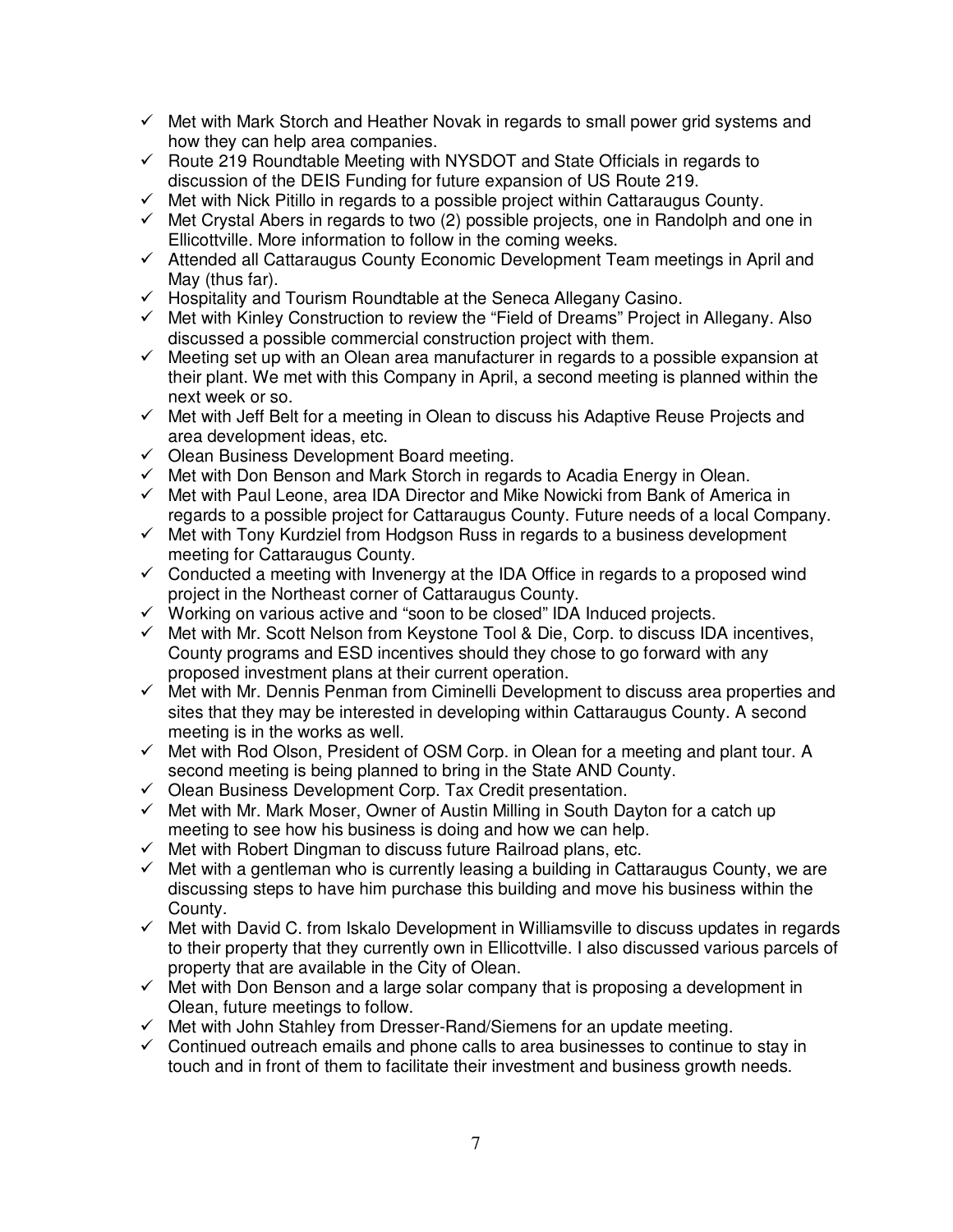# **-External (Points of Interest relating to the CCIDA):**

- **Ribbon Cutting Ceremony:** I attended the ribbon cutting ceremony and plant tour at Elantas. This is in regards to the acquisition of Conap from Solvay by Elantas PDG. The event took place on Thursday, June 1, 2017 at 10:00 a.m.
- **Western New York Regional Economic Development Council Announcement:** "Governor Cuomo Launches Seventh Round of Regional Economic Development Council Competition". The CCIDA & Cattaraugus County sponsored the informational event at Holiday Valley on May  $31<sup>st</sup>$  to review the programs that are available for the latest round of CFA awards.
- **Cattaraugus County Economic Development Team Event**: Seminar to be held on Thursday, June 8, 2017 at the Cutco Theater at JCC Olean to discuss economic development resources to help start and grow a business in Cattaraugus County, by the Cattaraugus County Economic Development Team.
- **Town and Village of Ellicottville:** Diana Cihak President of Upper Edge Consulting, LLC to speak with the leadership of Ellicottville about their desire to diversify the employment base of the Town/Village of Ellicottville. The IDA will be a member of this group and will sponsor and host the meeting on June  $8<sup>th</sup>$ .
- **Invest Buffalo Niagara:** dated: May 3, 2017 "The Charming Cattaraugus County." A recent review by IBN, in regards to economic development week.
- **NYS Department of Labor:** Southern Tier Allegany, Cattaraugus and Chautauqua Labor Market Analysis by John Slenker. An update of some employment numbers in the Southern Tier counties.
- **Route 219 Roundtable***:* I attended a meeting that was held on Friday, April 21, 2017 at Holiday Valley Resort, Ellicottville, NY. The US Route 219 Environmental Impact Study has been restarted, and federal funds have been obligated for the study.
- **Salamanca Press Article:** dated: April 26, 2017. Cattaraugus County Legislature approves two (2) small business loans that the IDA has also been working with and involved with, Stillhouse of Buffalo and Mansfield Arms and Ammo.
- **Focus: Southern Tier:** "Next generation of manufacturing". JCC institutes train students to fill demand in Jamestown and Olean.
- **Billings Sheet Metal, Inc. :** Monthly Market Bulletin for May 2017
- **The Post Journal**: "Excursion Train Travel Experiences is on Track"
- **Prevailing Wage: Higher Taxes & Fewer Projects.:** Buffalo Niagara Partnership to host a Capital Conversations event on June 2, 2017.
- **National Fuel:** Met with National Fuel in regards to their business programs that are available to businesses in Cattaraugus County. "National Fuel's Area Development Program can assist with funding your business relocation, business expansion or ongoing operation"
- **Congressman –** *Tom Reed:* Letter thanking Mr. Wiktor for his participation in the recent discussion of tax reform held at the Olean Business Development Center on April 19, 2017.